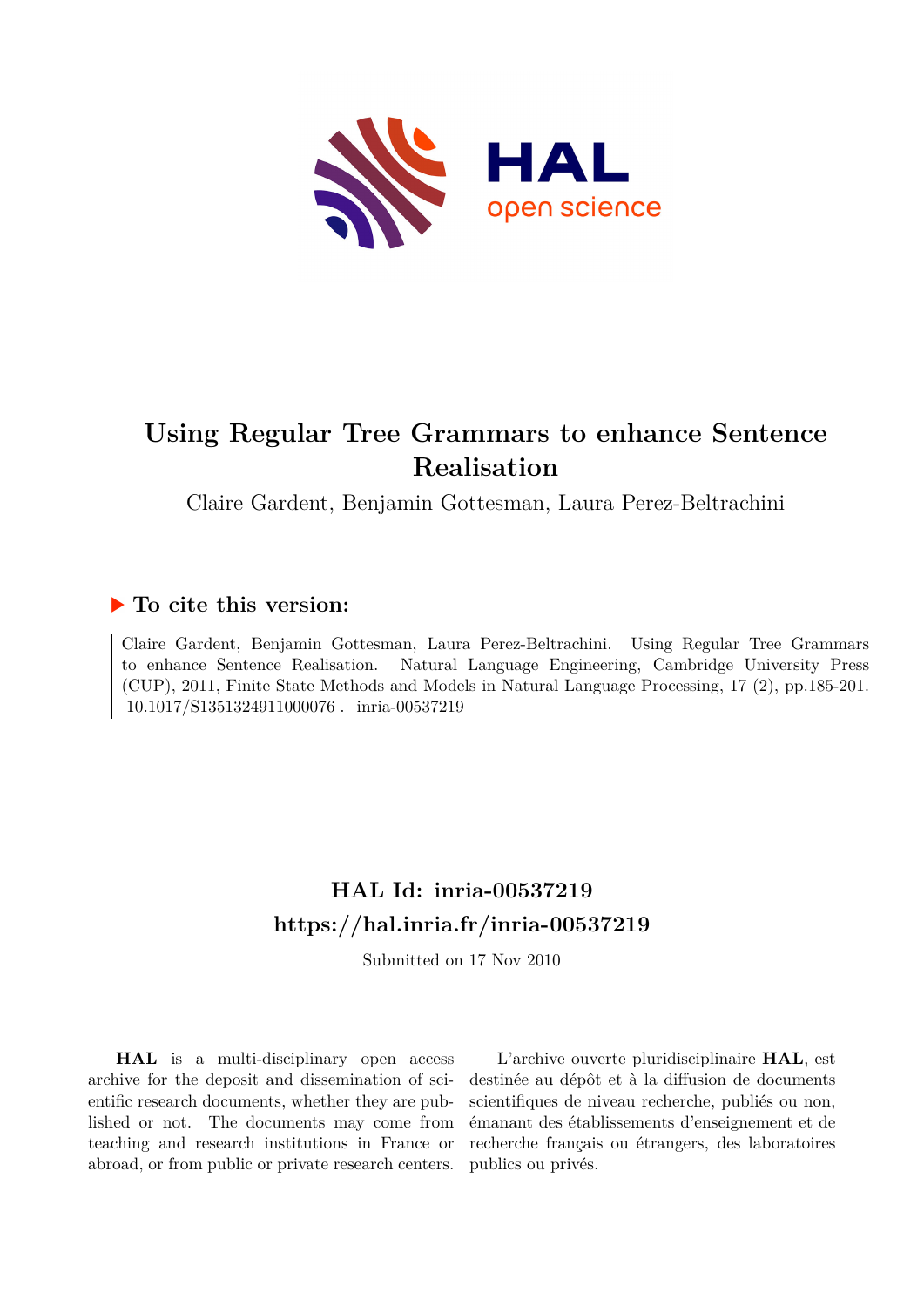*Natural Language Engineering* **1** (1): 1–**??**. Printed in the United Kingdom c 2010 Cambridge University Press

# *Using Regular Tree Grammars to enhance Sentence Realisation*

# CLAIRE GARDENT

*CNRS/LORIA, 615 Rue du jardin botanique, 54600 Villers-l`es-Nancy, France*

# BENJAMIN GOTTESMAN

*acrolinx GmbH, Rosenstraße 2, 10178 Berlin, Germany*

# LAURA PEREZ-BELTRACHINI

*Nancy 1/LORIA, 615 Rue du jardin botanique, 54600 Villers-l`es-Nancy, France.*

( *Received 14 June 2010; revised 28 October 2010*)

#### **Abstract**

Feature-based regular tree grammars (FRTG) can be used to generate the derivation trees of a featurebased tree adjoining grammar (FTAG). We make use of this fact to specify and implement both an FTAG-based sentence realiser and a benchmark generator for this realiser. We argue furthermore that the FRTG encoding enables us to improve on other proposals based on a grammar of TAG derivation trees in several ways. It preserves the compositional semantics that can be encoded in feature-based TAGs; it increases efficiency and restricts overgeneration; and it provides a uniform resource for generation, benchmark construction, and parsing.

#### **1 Introduction**

Tree Adjoining Grammar (TAG, Joshi and Schabes (1997)) is a tree grammar formalism designed to describe natural languages. Each sentence derivation in a TAG yields both a *derived tree* representing the phrase structure of the sentence and a *derivation tree* specifying how the elementary TAG trees used to build this derived tree were combined. Interestingly, the derivation trees generated by TAGs form a regular tree language (Vijay-Shanker, Weir, and Joshi, 1987). Furthermore, TAG derivation trees have been shown to provide an intermediate representation from which both a sentence and its semantic representation can be derived (De Groote, 2002; Pogodalla, 2004; Shieber, 2006; Kanazawa, 2007). In other words, TAG derivation trees provide a pivot language which supports both parsing (going from a sentence to its possible syntactic structures and semantic representations) and generation (going from a semantic representation to one or more sentences).

In this paper, we argue that using a feature-based regular tree grammar (FRTG, Schmitz and Le Roux (2008)) encoding of a feature-based TAG (FTAG, Vijay-Shanker and Joshi (1988)) permits optimising and simplifying the processing of FTAG. We focus on sentence realisation (rather than parsing) and use an FTAG extended with a unification-based compositional semantics which permits associating with each sentence generated by the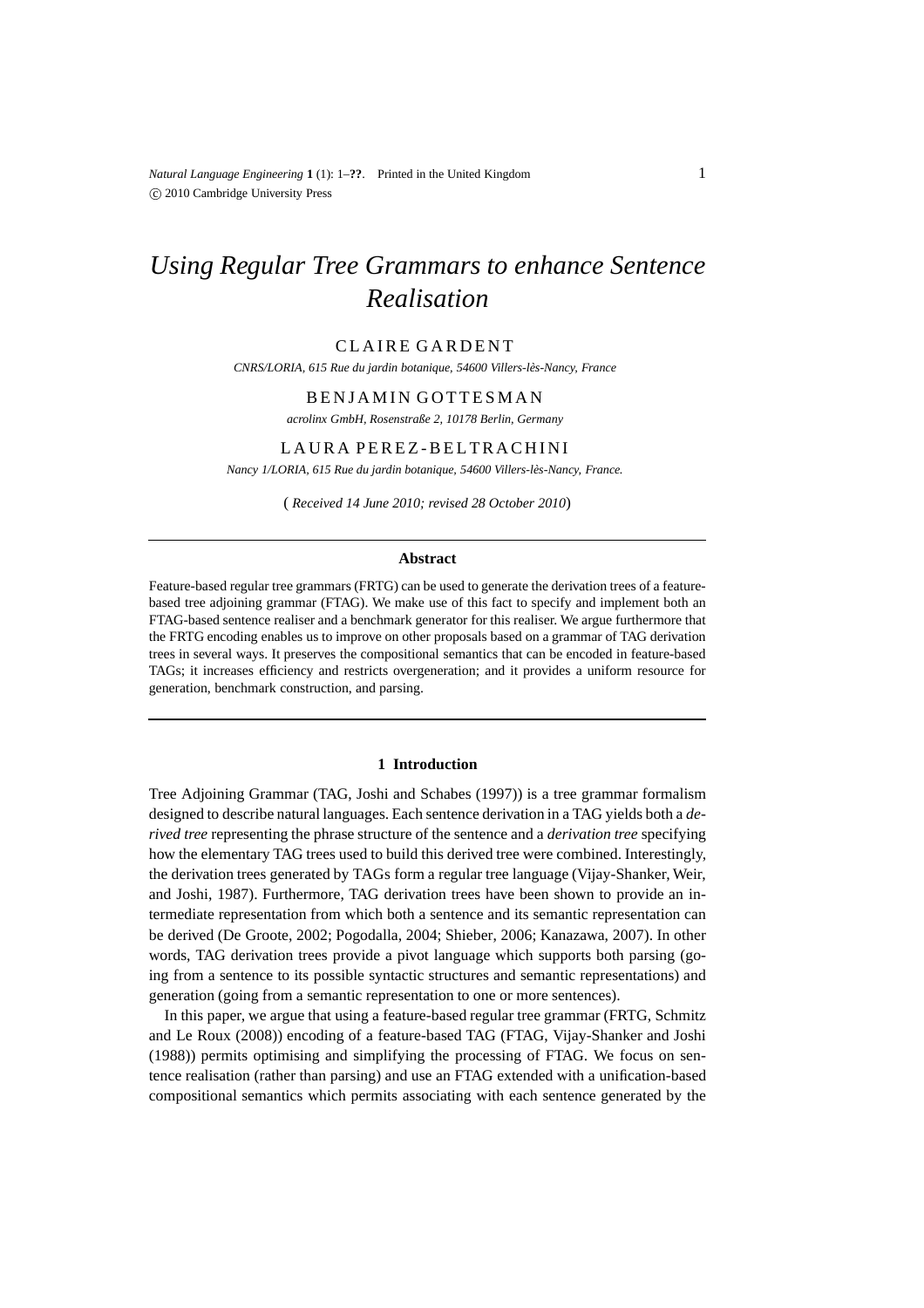grammar not only a syntactic structure but also a semantic representation. Making use of the translation from FTAG to FRTG defined by Schmitz and Le Roux (2008), we start by presenting two ways in which an FRTG encoding of this FTAG supports sentence generation, namely, (i) using this encoding to define a surface realiser and (ii) using it to derive a definite clause grammar (DCG) which can be used to automatically produce graduated, controlled sets of semantic representations (benchmarks) on which to test, compare, and optimise this surface realiser. Next, we compare our proposal with relevant work and explain why FRTG provides an interesting framework for FTAG-based surface realisation. In particular, we point out that the FRTG approach exhibits the following characteristics: an accurate treatment of the syntax/semantics interface; better management of time, space, and overgeneration than other approaches which have been proposed for FTAG-based surface realisation using derivation rather than derived trees; and a uniform resource for parsing, generation, and benchmark construction.

The paper is structured as follows. Section 2 provides the necessary background for the paper. It introduces FTAG, describes the specific grammar we use for our experiment (namely, SEMXTAG) and summarises the translation from FTAG to FRTG defined by Schmitz and Le Roux (2008). In Section 3, we present GENSEM, a tool for automatically producing graduated benchmarks for sentence generation. In Section 4, we describe a sentence generation algorithm based on the translation of SEMXTAG to FRTG. Finally, Section 5 spells out the three main motivations underlying the use of FRTG as a means to support FTAG-based surface realisation.

# **2 Grammars**

We introduce FTAG, describe SEMXTAG, the specific grammar we use for our experiment, and summarise the FTAG-to-FRTG translation proposed by Schmitz and Le Roux (2008).

# *2.1 FTAG*

A tree adjoining grammar is a tuple  $\langle \Sigma, N, I, A, S \rangle$  with  $\Sigma$  a set of terminals, N a set of non-terminals,  $I$  a finite set of initial trees,  $A$  a finite set of auxiliary trees, and  $S$  a distinguished non-terminal ( $S \in N$ ). Initial trees are trees whose leaves are labeled with substitution nodes (marked with a downarrow) or terminal categories. Auxiliary trees are distinguished by a foot node (marked with a star) whose category must be the same as that of the root node.

Two tree-composition operations are used to combine trees: substitution and adjunction. Substitution inserts a tree onto a substitution node of some other tree while adjunction inserts an auxiliary tree into a tree. In an FTAG, of which an example is given in Figure 1, the tree nodes are furthermore decorated with two feature structures (called top and bottom) which are unified during derivation as follows. On substitution, the top of the substitution node is unified with the top of the root node of the tree being substituted in. On adjunction, the top of the root of the auxiliary tree is unified with the top of the node where adjunction takes place; and the bottom features of the foot node are unified with the bottom features of this node. At the end of a derivation, the top and bottom of all nodes in the derived tree are unified. FTAG feature structures are non-recursive and consist of sets of feature/value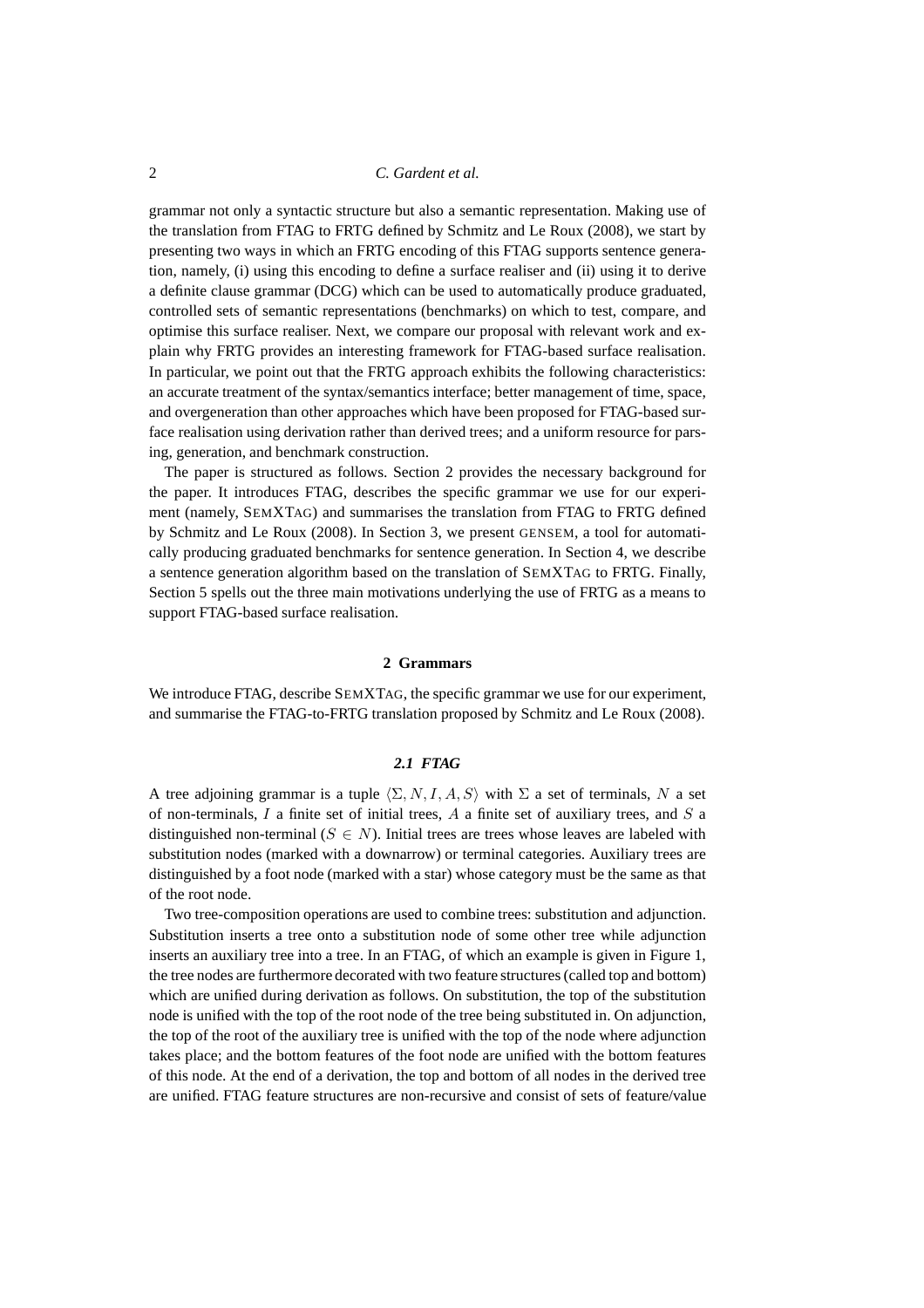

Fig. 1. Example feature-based tree adjoining grammar (N is a unification variable, sq is a constant, and  $[f : v]$  is a feature structure with feature f and feature value v).



Fig. 2. Parse trees for "The man often runs" using the grammar of Figure 1. In the derivation tree, plain lines indicate adjunction and dotted ones substitution. For simplicity, tree names are replaced with the lemmas anchoring each elementary tree. The number on the upper right of each tree name gives the Gorn address of the node onto which the tree was inserted.

pairs where the value is either a constant or a unification variable. Unification variables can furthermore be coreferenced with any other value occurring in the same elementary tree.

In an FTAG, each sentence derivation is associated with both a derived tree representing the phrase structure of the sentence and a derivation tree recording how the corresponding elementary trees were combined to form the derived tree (Figure 2). Nodes in a derivation tree are labelled with the name of a TAG elementary tree. Edges are labelled with a description of the operation used to combine the TAG trees whose names label the edge vertices.

#### *2.2 FTAG with semantics*

To associate semantic representations with natural language expressions, the FTAG is modified as proposed by Gardent and Kallmeyer (2003). Each elementary tree is associated with a flat semantic representation. For instance, in Figure 3, the trees for *mary* and *run* are associated with the semantics  $l_6:$   $mary(x_6)$  and  $l_7:$   $run(e_7, x_7)$ , respectively. Importantly, the arguments of a semantic functor are represented by unification variables which occur both in the semantic representation of this functor and on some nodes of the associated syntactic tree. For instance, in Figure 3, the semantic index  $x<sub>7</sub>$  occurring in the semantic representation of *run* also occurs on the subject substitution node of the associated elementary tree. The value of semantic arguments is determined by the unifications resulting from adjunction and substitution. For instance, the semantic index  $x_7$  in the tree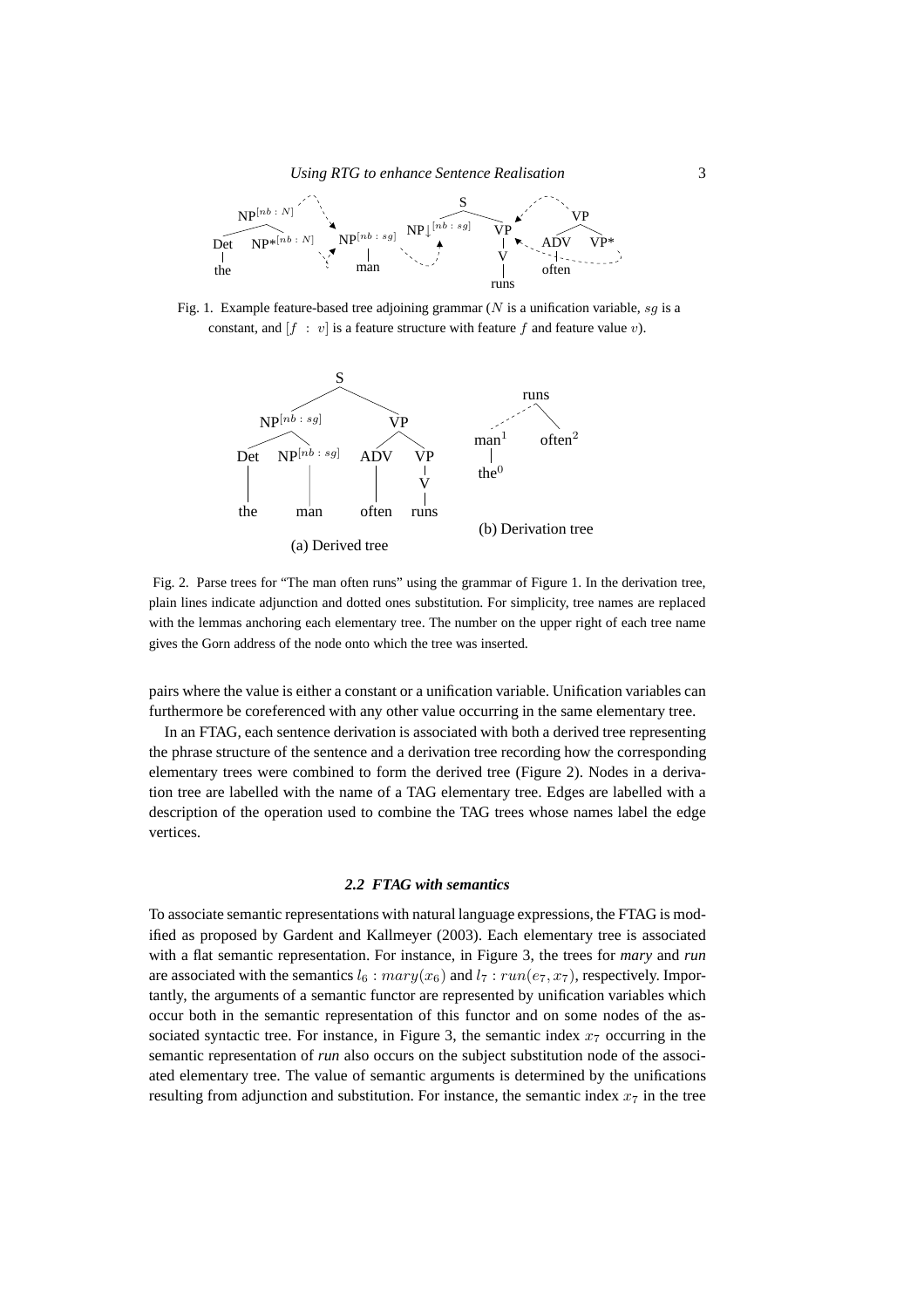| $NP^{x_1, l_v}$<br>$NP^*_{x_1,l_n}$<br>Det<br>a                | $NP_{x_2, l_2}$<br>man | $NP\downarrow^{x_3, l_5}$ | $\mathbf{D}_{e_5, l_5}$<br>$\mathrm{VP}_{e_5,\mathit{l}_5}$<br>$V^{e_5, l_5}$ | $S^{*e_6}$ |
|----------------------------------------------------------------|------------------------|---------------------------|-------------------------------------------------------------------------------|------------|
| $l_1 : \exists (x_1, h_r, h_s),$<br>$h_r \ge l_n, h_s \ge l_v$ | $l_2: man(x_2)$        |                           | sees<br>$l_5: sees(e_5, x_3, e_6)$                                            |            |

$$
\begin{array}{ccc}\n\text{VP}_{e_3, l_4} & \text{NP}^{x_6, l_6} & \text{NP}_{\downarrow}^{x_7, l_7} & \text{VP}_{e_7, l_7} \\
\text{A}\text{D}\text{V} & \text{VP}_{e_3, l_4} & | & \text{NP}_{\downarrow}^{x_7, l_7} & \text{VP}_{e_7, l_7} \\
\text{ofien} & Mary & \text{V}^{e_7, l_7} \\
l_3: \text{often}(e_3) & l_6: \text{mary}(x_6) & & | & \text{run}(e_7, x_7)\n\end{array}
$$

Fig. 3. An FTAG augmented with a unification-based semantics. For the sake of clarity, feature structures are abbreviated, feature percolation has been simplified precluding the possibility that adjunction modifies feature values and only the semantic feature values relevant for semantic construction are indicated.  $C^{x,l}/C_{x,l}$  abbreviate a node with category C and a top/bottom feature structure including the feature-value pairs  $\{$  index:  $x$ , label: $l$ }.



 $l_1$  :  $\exists (x_1, h_r, h_s), h_r \geq l_2, h_s \geq l_5, l_2 : man(x_1),$  $l_3: often(e_5), l_5: sees(e_5, x_1, e_7), l_6:mary(x_6), l_7: run(e_7, x_6)$ 

Fig. 4. Derived tree and semantics for "A man often sees Mary run"

for *run* is unified during substitution with the semantic index labelling the root node of the tree for *mary*. As a result, the semantics of *Mary run* is  $\{l_6 : \text{mary}(x_6), l_7 : \text{run}(e_7, x_6)\}.$ 

The semantic representation language used  $(L_U)$  is a unification-based language which describes first order formulae in the sense that the model of a given  $L_U$  formula is a set of first order formulae (Gardent and Kallmeyer, 2003). For instance, the formula in Figure 4 describes the first order formula

$$
\exists x_1. (man(x_1) \land often(e_5) \land sees(e_5, x_1, e_7) \land mary(x_6) \land run(e_7, x_6))
$$

More generally,  $L_U$  formulae are flat, underspecified FOL formulae. They are flat in that the recursive tree structure of a FOL formula is transformed into a conjunction of non-recursive labelled formulae whereby the label of each formula is used to indicate its position in the initial tree structure. They are underspecified in that the scope of scope-

*often*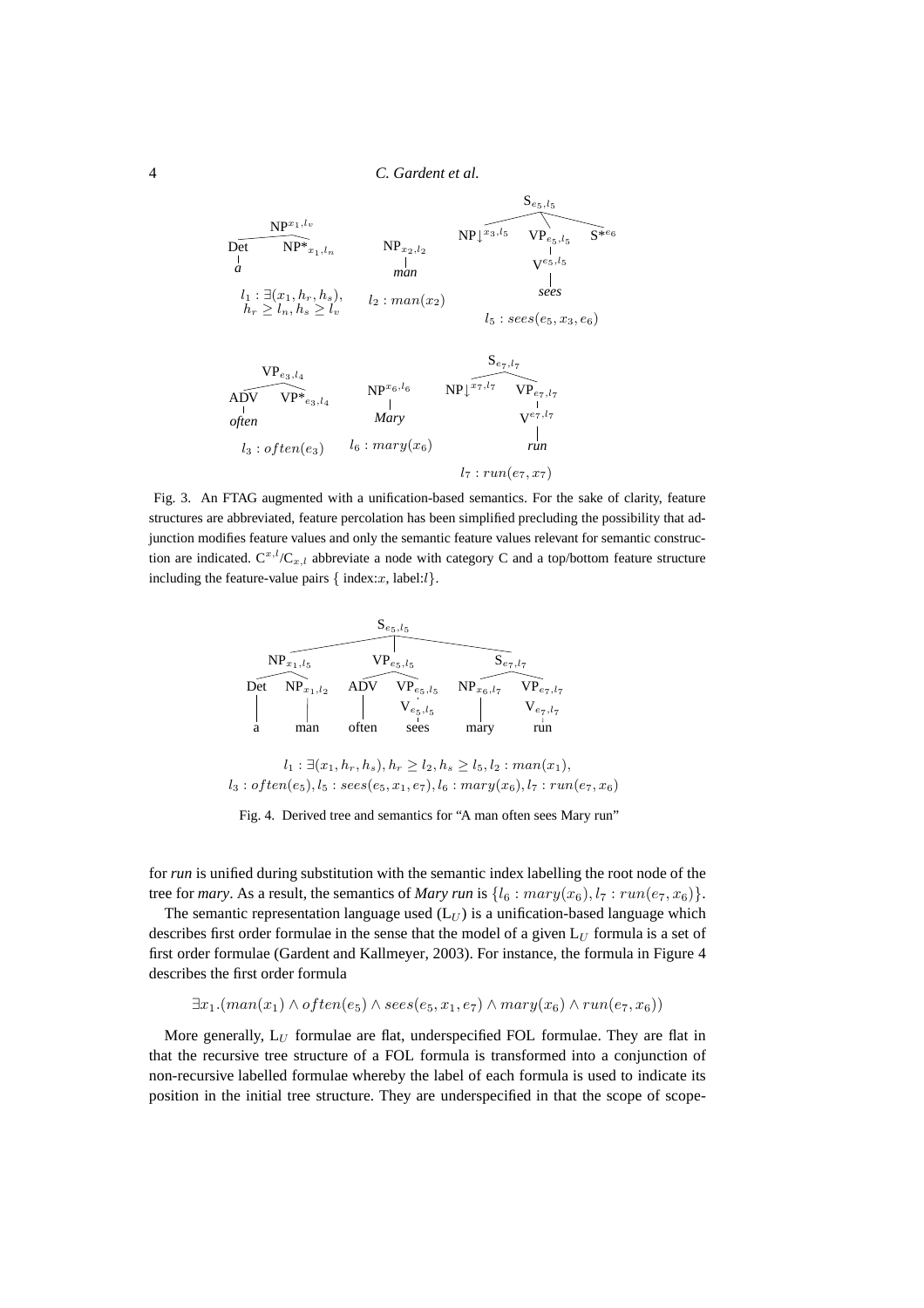bearing operators (quantifiers, modals, negation) is specified by underconstrained scoping constraints between so-called holes (written  $h, h_i$ ) and labels (written  $l, l_i$ ). Thus, the formulae of  $L_U$  are labelled elementary predications  $(l : R^n(i_1, \ldots, i_n)$  with l a label constant,  $R^n$  an *n*-ary relation, and  $i_j$  variables over individuals and/or labels/hole constants), scoping constraints ( $h > l$  with h a hole constant and l a label constant), and conjunctions  $(\phi, \psi \text{ with } \psi \text{ and } \phi \text{ formulae of } L_U)$ . The models described by  $L_U$  formulae are defined by the set of possible "pluggings", i.e., injections from the holes of a formula to the labels of this formula. The following example illustrates this. Suppose the sentence in (1) is assigned the  $L_U$  formula (2).

- (1) Every dog chases a cat
- (2)  $l_0 : \forall (x, h_1, h_2), h_1 \geq l_1, l_1 : D(x), h_2 \geq l_2, l_2 : Ch(x, y), l_3 : \exists (x, h_3, h_4), h_3 \geq$  $l_4, l_4 : C(y), h_4 \geq l_2$

Only two pluggings are possible for this formula in (2) namely  $\{h_1 \rightarrow l_1, h_2 \rightarrow l_3, h_3 \rightarrow l_4, h_4 \rightarrow l_5, h_6 \rightarrow l_6, h_7 \rightarrow l_7, h_8 \rightarrow l_8, h_9 \rightarrow l_9, h_9 \rightarrow l_9, h_1 \rightarrow l_1, h_2 \rightarrow l_3, h_3 \rightarrow l_4, h_4 \rightarrow l_4, h_5 \rightarrow l_4, h_6 \rightarrow l_5, h_7 \rightarrow l_6, h_8 \rightarrow l_6, h_$  $l_4, h_4 \rightarrow l_2$  and  $\{h_1 \rightarrow l_1, h_2 \rightarrow l_2, h_3 \rightarrow l_4, h_4 \rightarrow l_0\}$ . They yield the following meaning representations for (1):

(3) a.  $l_0 : \forall (x, l_1, l_3), l_1 : D(x), l_2 : Ch(x, y), l_3 : \exists (x, l_4, l_2), l_4 : C(y)$ b.  $l_0 : \forall (x, l_1, l_2), l_1 : D(x), l_2 : Ch(x, y), l_3 : \exists (x, l_4, l_0), l_4 : C(y)$ 

For more details on the interpretation of  $L_U$  and on the semantic representations it permits associating with a grammar of natural language, refer to Gardent and Kallmeyer (2003). The proposal described in this paper is, however, largely independent of the specific semantics used and only requires a tree adjoining grammar that is equipped with a unificationbased semantics, such as SEMXTAG.

# *2.3 SemXTAG*

SEMXTAG is an FTAG for English whose syntactic coverage approaches that of XTAG, the FTAG developed for English by the XTAG group (The XTAG Research Group, 2001). Like XTAG, it contains around 1300 elementary trees and covers auxiliaries, copula, raising and small clause constructions, topicalization, relative clauses, infinitives, gerunds, passives, adjuncts, ditransitives and datives, ergatives, it-clefts, wh-clefts, PRO constructions, nounnoun modification, extraposition, sentential adjuncts, imperatives, and resultatives. Unlike XTAG, SEMXTAG is augmented with a unification-based compositional semantics of the type described above, with which all of its syntactic constructs are associated.

#### *2.4 Converting SemXTAG to FRTG*

In this section, we summarise the FTAG to FRTG transformation of Schmitz and Le Roux (2008). We start by presenting the TAG to RTG conversion, that is, the conversion for a grammar without feature structures. We then go on to indicate how feature structures are converted. For a more precise description of this FTAG to FRTG conversion, we refer the reader to Schmitz and Le Roux (2008).

A *regular tree grammar* (Comon, Dauchet, Jacquemard, Lugiez, Tison, and Tommasi, 1997) is a grammar whose rules rewrite a non-terminal symbol as a tree whose internal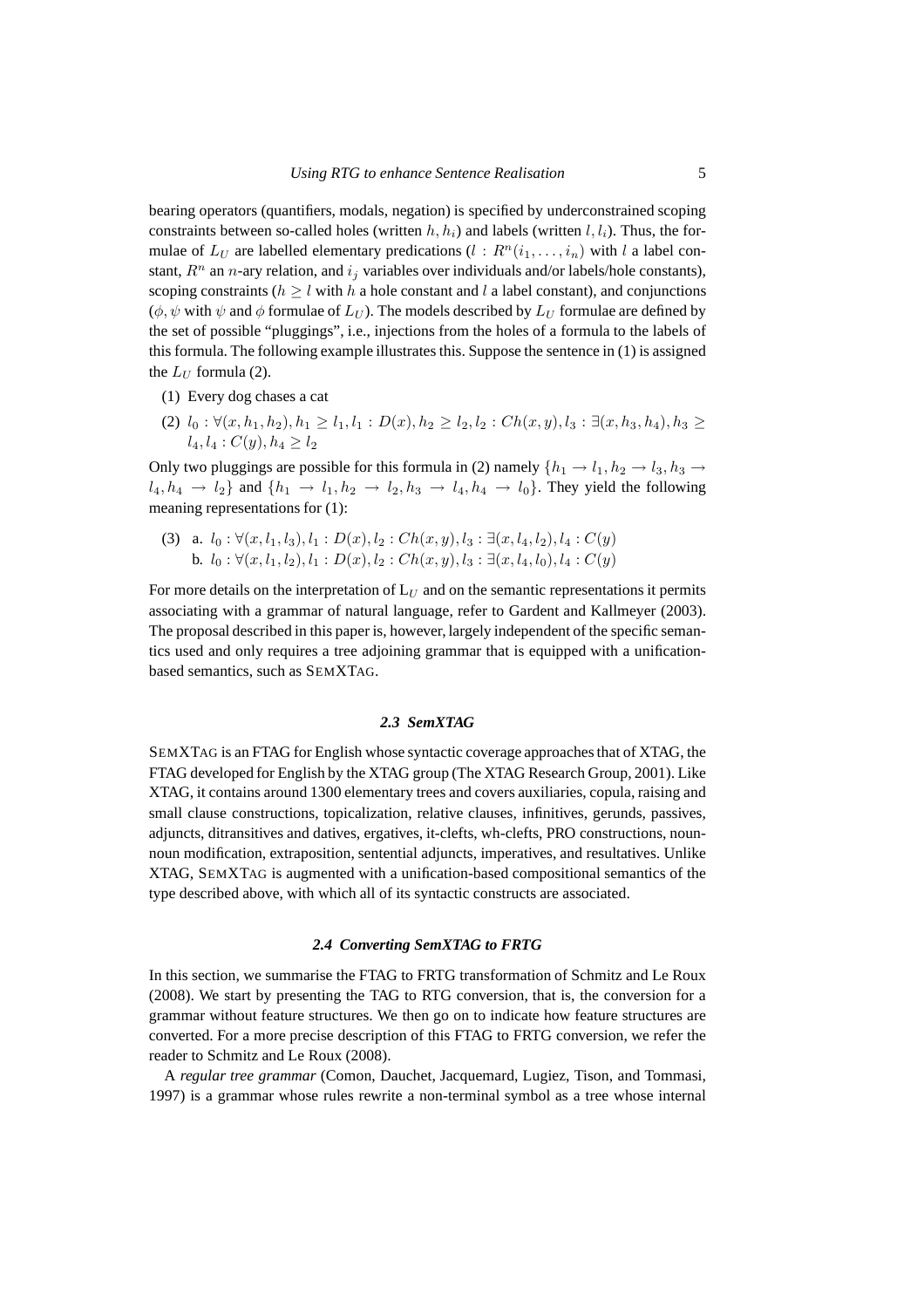nodes are each labeled with a terminal symbol and whose leaf nodes are each labeled with a terminal or non-terminal symbol.

Formally, an RTG is a 4-tuple  $G = (S, \mathcal{N}, F, R)$  consisting of an axiom S, a finite set N of zero-arity non-terminal symbols with  $S \in \mathcal{N}$ , a set  $\mathcal{F}$  (disjoint with N) of terminal symbols each having a fixed arity, and a finite set  $R$  of production rules of the form  $A \rightarrow \beta$ , with A a non-terminal of N and  $\beta$  a *term* over  $\mathcal{F} \cup N$ . A term over some set of fixed-arity symbols  $M$  is defined recursively as a symbol of  $M$  applied to  $n$  arguments with  $n$  equal to the arity of the symbol and each of the arguments being a term over  $M$ . A set of fixed-arity symbols is also called a *ranked alphabet*, and the set of terms over the ranked alphabet M is written  $T(M)$ .

The language described by an RTG is a *regular tree language*. A given RTG  $G =$  $(S, \mathcal{N}, \mathcal{F}, \mathcal{R})$  describes the language consisting of all terms t over  $\mathcal{F}$  such that the axiom S can be rewritten as t via a series of rewrites licensed by the rules in  $R$ . In other words, to derive a term of the language, we start from the axiom and apply rules until we have a term containing no non-terminal symbols.

More formally, the derivation relation  $\rightarrow_G$  associated to G is a relation on pairs of terms of  $T(\mathcal{F} \cup \mathcal{N})$  such that  $s \to_{G} t$  if and only if there is a rule  $A \to \alpha \in \mathcal{R}$  such that substituting  $\alpha$  for an instance of A in s gives t; and the language generated by G, denoted by  $L(G)$ , is  $\{s \in T(\mathcal{F}) \mid S \to_G^+ s\}$  with  $\to_G^+$  the transitive closure of  $\to_G$ . The subscript G on the symbols  $\rightarrow_G$  and  $\rightarrow_G^+$  can be omitted if the grammar is clear from the context.

As is well known (Vijay-Shanker, Weir, and Joshi, 1987; Shieber, 2006), RTG can be used to generate the derivation trees licensed by a TAG grammar. Intuitively, the RTG representation of a TAG elementary tree is a rule that rewrites the requirement satisfied by that tree as a local tree whose root is the tree name and whose leaves are the introduced requirements. A substitution / adjunction requirement for a tree of root category  $X$  is written as  $X_S$  and  $X_A$ , respectively.

Figure 5 shows the rules of an example RTG that describes the derivation trees of the toy TAG grammar depicted in the left part of the figure. The RTG terminals ({ *john, runs, often,*  $\epsilon$ }) refer to the elementary trees of the TAG grammar while its non-terminals  $({\{NP_{S}, S_{S}, NP_{A}, VP_{A}, V_{A}, S_{A}\}})$  describe the adjunction and substitution requirements that can be introduced by an elementary tree. Further, each elementary tree  $t$  in the input TAG gives rise to an RTG rule whose left hand side (lhs) expresses the syntactic requirement that  $t$  can satisfy and whose right hand side (rhs) expresses the syntactic requirements it introduces. If the tree is an auxiliary tree, it can satisfy an adjunction requirement and the category labelling the lhs of the RTG rule is subscripted with  $A$ . If it is an initial tree, the lhs category of the RTG rule is subscripted with  $S$  to indicate that it can satisfy a substitution requirement. Further, each node in the elementary tree that either requires a substitution or allows for an adjunction introduces a daughter node in the rhs RTG term whose category reflects the allowed/required adjunction/substitution. To capture the fact that adjunction is optional, there are additional rules allowing any adjunction requirement to be rewritten as the symbol  $\epsilon$ , a terminal symbol of the RTG.

We just saw how to map a TAG to an RTG of TAG derivations. Schmitz and Le Roux (2008) further extend this mapping to FTAG as follows. In the resulting FRTG, each nonterminal symbol on the left and right side of a rule is marked up with a feature structure with top and bottom attributes. For a symbol on the right side, the values of those attributes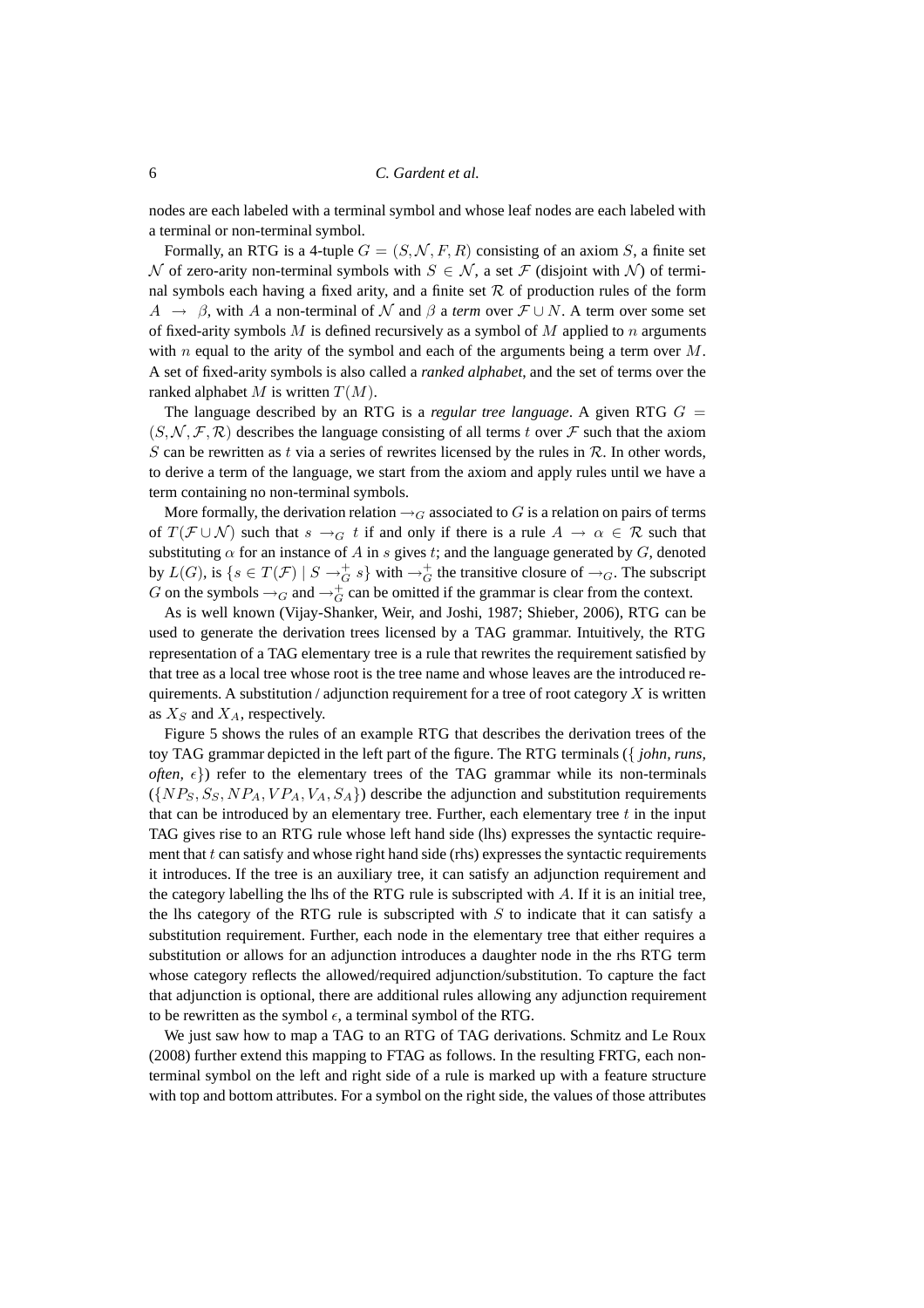

Fig. 5. Example RTG describing the derivation trees of a toy TAG.

are equal to the top and bottom feature structures of the corresponding TAG tree node (substitution node or adjunction site). For the symbol on the left, they are the *interface* of the tree to any node into which the tree is inserted. When an initial tree is inserted into a substitution node of another tree, its root node's top unifies with the substitution node's top. Thus, the interface of the initial tree is its root node's top, and this appears as the top attribute of the symbol on the left side of the corresponding RTG rule. For an auxiliary tree, the interface is the top of the root node and the bottom of the foot node (cf. Section 2.1), so these appear as the top and bottom, respectively, of the left side of the corresponding rule.

There will generally be co-indexed feature values in a rule. In a substitution rule such as (4), which is a translation of the 'Mary' tree from Figure 3, the top value of the left side symbol is equal to the top feature structure of the root node of the tree, and therefore is co-indexed with the top value of the right side symbol that embodies that node. In an epsilon rule such as (5), the top and bottom values on the left side are co-indexed with each other to enforce the requirement that the top and bottom feature structures of each node in the derived tree must unify.

(4)

$$
N P_{S[\text{top I}]} \to Mary(N P_{A[\text{top I}]_{\text{index } x_6}])
$$

(5)

$$
NP_{A_{\begin{bmatrix}\text{top}\\\text{bottom}\end{bmatrix}}}\to \epsilon
$$

#### **3 Constructing benchmarks for sentence generation**

Unlike parsing, where the input (strings) can be taken from existing text, sentence generation requires abstract input data that is not readily available. We present an approach for producing test input for a sentence realiser which draws on that used by Nederhof (1996) and Purdom (1972) for testing a parser. This approach consists of traversing the grammar to produce the semantic formulae it associates with sentences of the language it describes. Using semantic representations generated from the grammar ensures that the representations given to the sentence realiser are in the language defined by this grammar. Hence a generation failure necessarily indicates a flaw in the generator's design as opposed to a lack of coverage by the grammar. Furthermore, this permits focusing on test cases that can be handled by the grammar and testing the generator's performance. We show that by deriving a definite clause grammar (DCG) from SEMXTAG, using as a pivot grammar the FRTG of FTAG derivations described in the previous section, we can create graduated benchmarks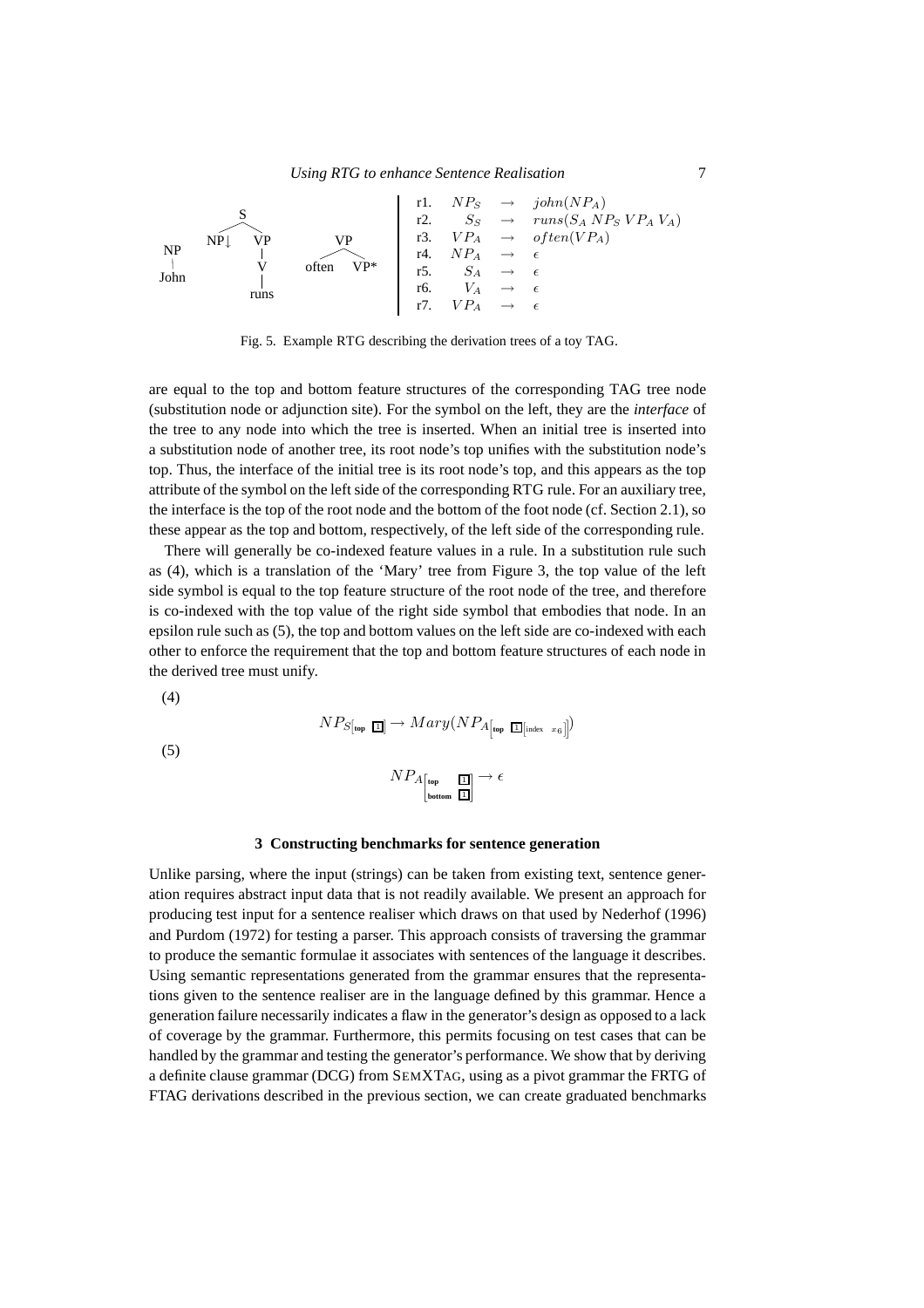$$
NP_S \rightarrow john NP_A
$$
  
\n
$$
S_S \rightarrow runs S_A N P_S VP_A V_A
$$
  
\n
$$
VP_A \rightarrow often VP_A
$$
  
\n
$$
NP_A \rightarrow \epsilon
$$
  
\n
$$
V_A \rightarrow \epsilon
$$
  
\n
$$
VP_A \rightarrow \epsilon
$$

Fig. 6. Rules of a CFG derived from an RTG of TAG derivations

for sentence generation that permit testing performance on cases of varying computational complexity. We concentrate here on describing our approach to formula generation, i.e. GENSEM. For details about how to use GENSEM to produce tailored test-suites, test-suites examples and a practical case of test-suites usage, we refer the reader to Gardent, Gottesman, and Perez-Beltrachini (2010).

We begin by showing in Section 3.1 how to automatically derive a DCG from the FRTG of FTAG derivations described in the previous section. We then show how the resulting DCG permits generating formulae while enabling control over the set of semantic representations to be produced (Section 3.2).

### *3.1 Converting SemXTAG to a DCG*

In the DCG formalism, a grammar is represented as a set of Prolog definite clauses, and Prolog's query mechanism provides built-in grammar traversal. We take advantage of this by deriving a DCG from SEMXTAG and then using Prolog queries to generate semantic representations that are licenced by SEMXTAG.

Our algorithm for converting SEMXTAG to a DCG proceeds in two steps. We first derive an FRTG of SEMXTAG's derivations as described in the previous section, then convert this FRTG to a DCG. We will show that there exists a mapping from our FRTG to a DCG such that the trees in the language described by the FRTG are in a one-to-one relationship with, and can easily be reconstructed from, the derivations of the DCG. As before, we start by explaining the mapping between featureless versions of the grammars, then explain how feature structures are handled.

Any RTG can be converted to a CFG (Gécseg and Steinby, 1997), which is what motivates our use of RTG as an intermediate representation. In the case of an RTG of TAG derivations, each of whose rules has a local tree on the right-hand-side, this can be done simply by flattening each right-hand-side tree into a list consisting of its root node followed by its leaves. If we apply this operation, for example, to the rules of the RTG of derivations from Figure 5, the result, shown in Figure 6, forms the rule set of a CFG.

Figure 7 illustrates the mapping between the trees generated by the RTG and those generated by the CFG. Reconstructing the former from the latter is trivial. It suffices to relabel each internal node in the derivation tree with the label of the unique leaf node among its daughters, and then prune the leaf nodes. This effectively reverses the flattening of the rules' right-hand sides.

Extending the RTG to CFG mapping with feature structures is straightforward. In fact,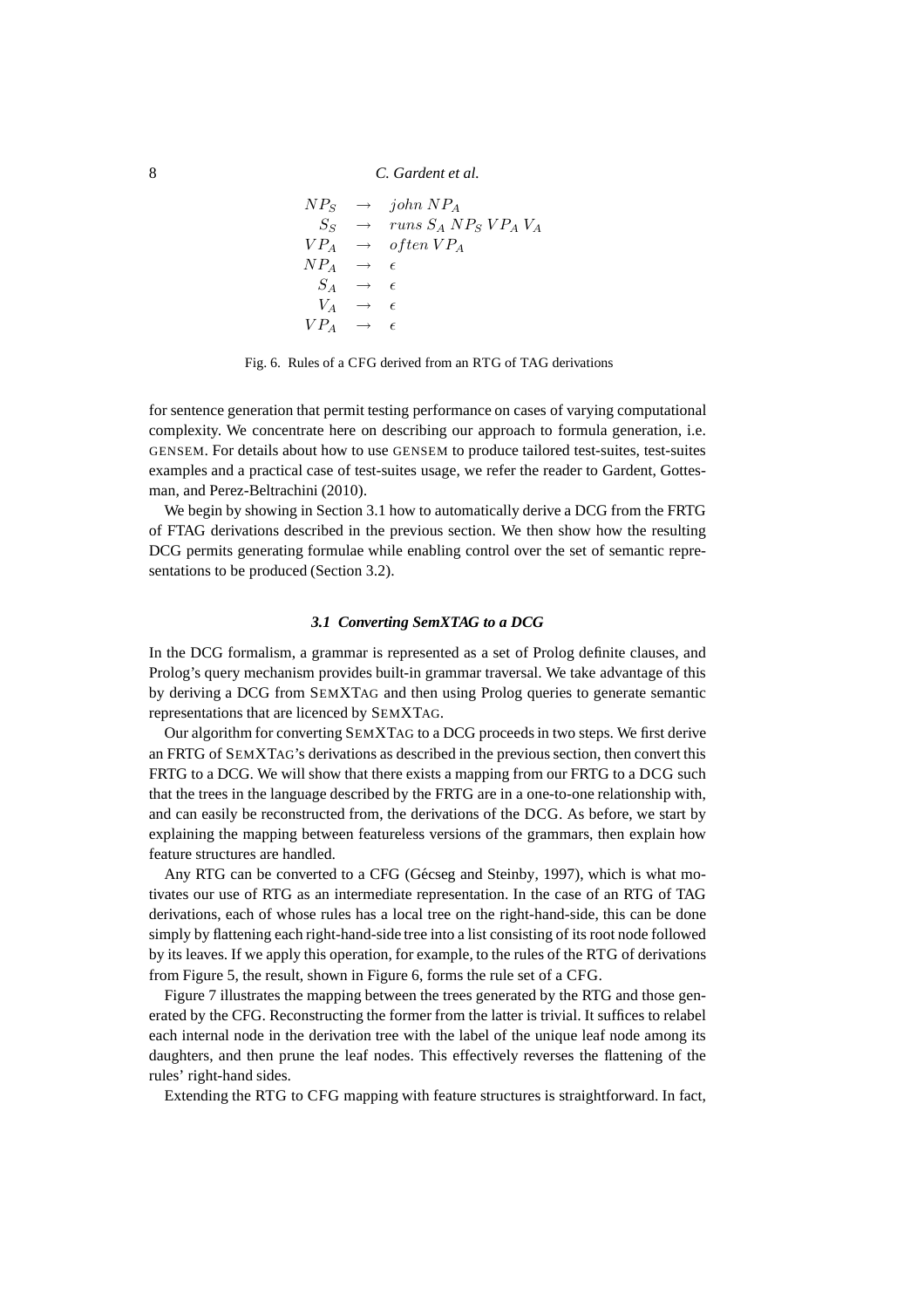

Fig. 7. An RTG-generated tree and corresponding CFG derivation

the procedure for mapping an FRTG rule to a CFG rule is exactly the same except that the CFG non-terminals are now complex non-terminal categories including a feature structure.

Now, as definite clause grammars are essentially a superclass of feature-augmented CFGs, formulating an instance of the latter as the former is straightforward. It is primarily a matter of writing down the rules in the particular Prolog syntax of DCGs. For details on the DCG implementation we refer the reader to Gottesman (2009).

Each FRTG rule other than the epsilon rules is additionally associated with a semantic formula containing unification variables. These were carried over as is from the TAG trees to the FRTG rules, and we carry them over to the DCG rules as well.

Figures 8, 9, and 10 illustrate the TAG to DCG conversion process we just sketched. Figure 8 shows a toy FTAG. For each tree, the anchor family and semantics are shown underneath it. The anchor node<sup>1</sup> is indicated with a diamond  $(\diamond)$ . This grammar fragment includes only two features, namely the semantic label and the index. Figure 9 shows the result of translating this fragment to an FRTG and Figure 10 shows the result of converting this FRTG to a DCG , with a minimal lexicon added. Note that all non-terminals are represented using the rule predicate. The (non-hidden) arguments of the basic rule predicate<sup>2</sup> are rule(Category, Subscript, Top, Bottom, Semantics). Its first two arguments encode the base name and subscript (init  $=$  initial/substitution  $=$  subscript S, aux  $=$  aux- $\text{iliary}/\text{adjunction} = \text{subscript A}$  of the non-terminal symbol. The top and bottom features are represented by the third and fourth arguments, respectively. The fifth argument is the semantics slot.

# *3.2 Querying the DCG*

We now show how to run a query that will cause Prolog to traverse the DCG encoding of the SEMXTAG grammar so as to find a valid derivation tree and produce a semantic formula as output.

We define a Prolog predicate for querying against the DCG, as follows. Its one input argument, Cat, is the label of the root node of the derivation tree (typically s), and its one output argument, Sem, is the semantic representation associated with that tree<sup>3</sup>.

<sup>&</sup>lt;sup>1</sup> The anchor node is the node in an elementary TAG tree which immediately dominates the word lexicalising that tree.

<sup>&</sup>lt;sup>2</sup> "basic" because we will augment the DCG rules later.

<sup>3</sup> The 6th and 7th arguments of the rule call are the hidden arguments needed by the DCG.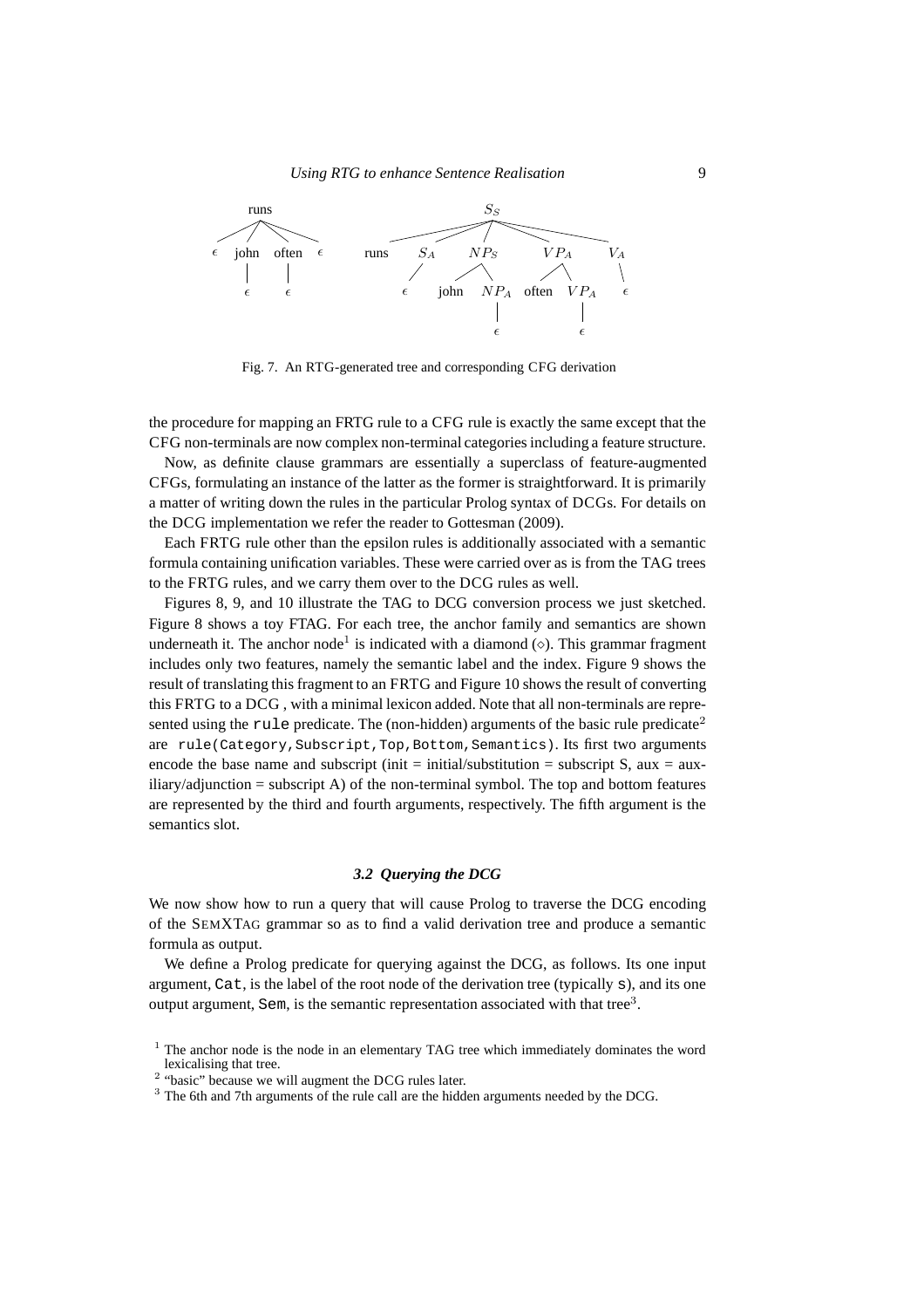



Fig. 8. TAG fragment

N<sup>S</sup> **top** Top<sup>i</sup> → propername(N<sup>A</sup> 2 4 **top** Top **top** h **idx** A 3 5 ) *E:rel(A)* S<sup>S</sup> **top** Top<sup>i</sup> → n0V (S<sup>A</sup> 2 6 6 4 **top** Top **bottom** " **idx** A **label** C # 3 7 7 5 N<sup>S</sup> 2 <sup>4</sup>**top** " **idx** G **label** H #3 5 V P<sup>A</sup> 2 6 6 6 6 6 4 **top** " **idx** A **label** C # **bottom** " **idx** O **label** Q # 3 7 7 7 7 7 5 V<sup>A</sup> 2 4 **top** " **idx** O **label** Q #3 5 ) *Q:rel(O), Q:theta1(O,G)* V<sup>A</sup> **top** Top<sup>i</sup> → advV Post(V<sup>A</sup> 2 6 6 4 **top** Top **bottom** " **idx** D **label** F # 3 7 7 5 AdvA) *K:rel(D)* X<sup>A</sup> " **top** F **bottom** F # → ǫ

Fig. 9. FRTG translation of TAG fragment

```
genSem(Cat,Sem) :-
    rule(Cat,init,_,_,Sem,_,[]).
```
In order to give the users some control over the sorts of semantic representations that they get back from a query against the DCG, we augment the DCG in such a way as to allow control over the TAG family<sup>4</sup> of the root tree in the derivation tree, over the number and type of adjunctions in the derivation, and over the depth of substitutions. To implement control over the family is quite simple: we need merely to index the DCG rules by family and modify the GENSEM call accordingly. For instance, the s DCG rule from Figure 10 becomes :

```
rule(s,init,FsTop,_,n0V,Q:Formula1;...) -->
```
<sup>&</sup>lt;sup>4</sup> TAG families group together trees which belong together, in particular, the trees associated with various realisations of a specific subcategorisation type. Thus, here the notion of TAG family is equivalent to that of subcategorisation type.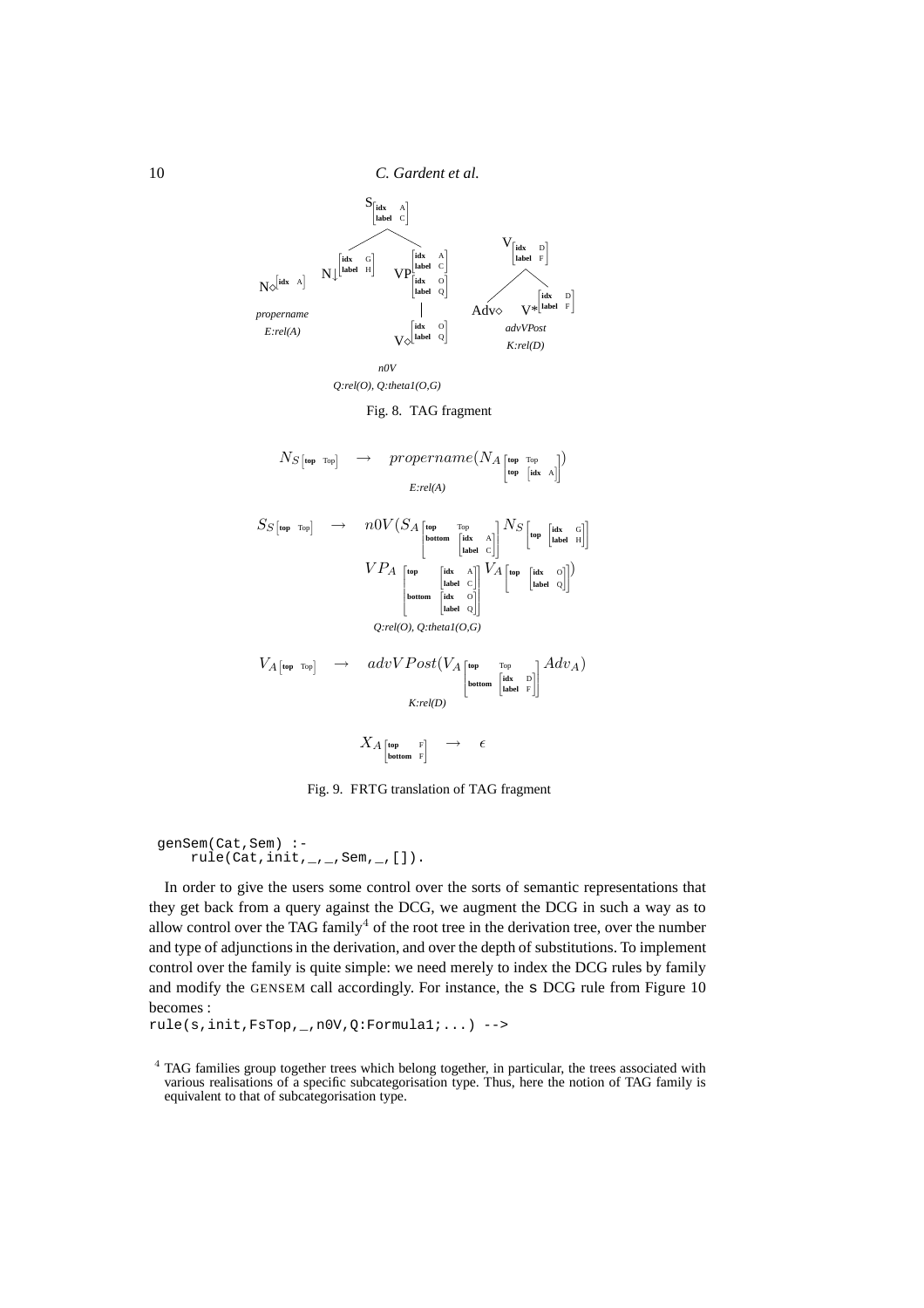```
rule(_,aux,FS,FS,none) --> [epsilon]. % epsilon rule
rule(n,init,FsTop,_,E:Formula1;N1Sem) -->
     [Lemma], \{lexicon(Lemma, propername, [Rel])\},
     rule(n,aux,FsTop,<sub>.</sub>_,N1Sem),
     {FSTop = fs(A, _{\_})},{Formula1 = . [Rel,A]}.
rule(s,init,FsTop,_,
       Q:Formula1;Q:Formula2;S1Sem;N2Sem;VP3Sem;V4Sem) -->
     [Lemma], \{lexicon(Lemma, n0V, [Rel,Theta1])\},rule(s,aux,FsTop,fs(A,C),S1Sem),
     rule(n,init,fs(G,H),_,N2Sem),
     rule(vp,aux,fs(A,C),fs(O,Q),VP3Sem),
     rule(v,aux,fs(0,Q), _{r}N4Sem),{Formula1 = . [Rel, 0]},{Formula2 = .. [Theta1, 0, G]},rule(v,aux,FsTop,_,K:Formula1;V1Sem;ADV2Sem) -->
     [Lemma], \{\bar{\text{lexicon}}(\text{Lemma}, \text{advVPost}, [\text{Rel}])\},
     rule(v,aux,FsTop,fs(D,F),V1Sem),
     rule(adv,aux,_,_,ADV2Sem),
     {Formula1 = . [Rel,D]}.
lexicon(john,propername,[john]).
lexicon(arrive,n0V,[arrive,agent]).
lexicon(also,advVPost,[also]).
```
Fig. 10. DCG translation of FRTG fragment.

```
[Lemma].
{lexicon(Lemma,n0V,[Rel,Theta1])},
...
```
We permit restrictions on adjunctions by adding an additional argument to the grammar symbols, namely a vector of non-negative integers representing the number of non-null adjunctions of each type that are in the derivation subtree dominated by the symbol. By 'type' of adjunction, we mean the category of the adjunction site. In DCG terms, a nonnull adjunction of a category X is represented as the expansion of an  $x/aux$  symbol other than as  $\epsilon$ . So, for example, a DCG symbol associated with the vector  $[1,0,0,0,0]$ , where the five dimensions of the vector correspond to the n, np, v, vp, and s categories, respectively, dominates a subtree containing exactly one n/aux symbol expanded by a non-epsilon rule, and no other aux symbol expanded by a non-epsilon rule.

To implement the functionality of the vector, we define a special predicate to handle the divvying up of a mother node's vector among the daughters. We link the vector associated with the root of the derivation to the query predicate.

Finally, we add an additional argument to the DCG rule and to the GENSEM call to control the traversal depth with respect to the number of substitutions applied. The overall depth of each derivation is therefore constrained both by the user-defined adjunction and substitution-depth constraints.

Our query predicate now has four input arguments and one output argument:

```
genSem(Cat,Fam, [N,NP, V, VP, S], Dth, Sem):-
      rule(Cat,init,_,_,Fam,
            [N,NP,V,VP,S], Dth, Sem, _{\_}, [ ] ).
```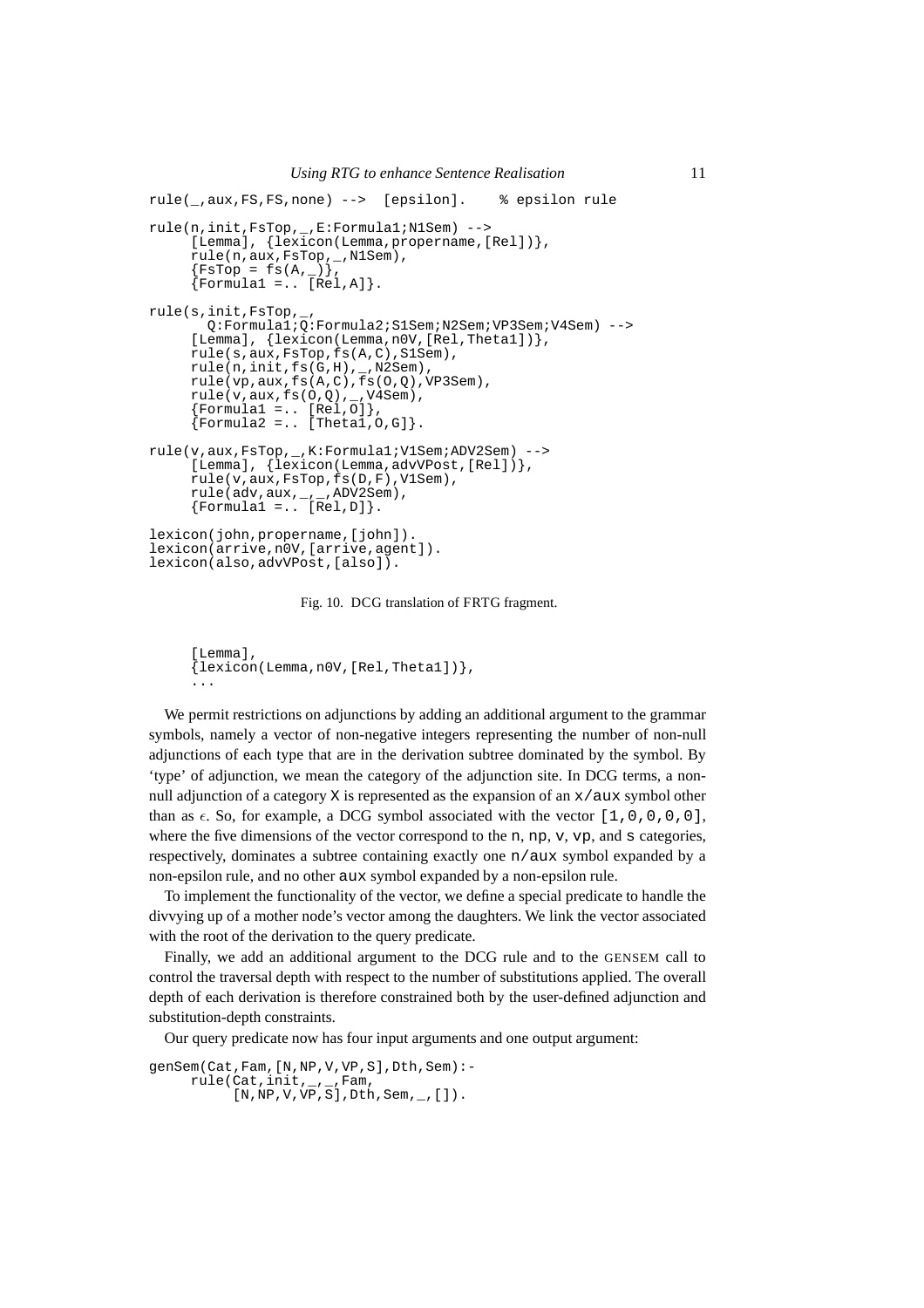#### **4 TAG-based sentence generation**

We now present the sentence realiser RTGEN (Perez-Beltrachini, 2009), which is based on the FRTG encoding of SEMXTAG. RTGEN synthesises different techniques that have been shown in the past to improve sentence generation runtimes. We first sketch the basic algorithm. We then present three alternative ways of implementing RTGEN, which we will use to compare the FRTG approach with related work (cf. Section 5).

*RTGen's base algorithm.* In essence, RTGEN implements a chart-based Earley algorithm for the FRTG encoding of SEMXTAG. Table 1 sketches the algorithm. The standard item representation is the pair  $[(A,d) \rightarrow T_a((B_1,d_1),.., \bullet (B_i,d_i),...,(B_n,d_n)), \psi].$  In the first component, the dot in the production marks the point reached in the generation of the derivation tree. The non-terminal symbols  $(B_i, d_i)$  in the dotted rule are complex nonterminals from the FRTG rules (i.e. a non-terminal symbol, syntactic category and operation type,  $B_i$  and a feature structure  $d_i$ ).  $T_a$  is the ranked terminal of the FRTG rule (i.e. is the elementary tree family). The second component of the item,  $\psi$ , is a flat semantic formula. In the items, we do not keep track of input string positions, as is usually done when parsing a string, but rather we keep the associated input semantic information. The algorithm starts from the initial fact, the axiom,  $[S' \to \bullet S_S, \emptyset]$ . Note that in this item the non-terminal symbol  $S_S$  is the axiom in the FRTG grammar while the second component represents the empty semantics. As we are generating from an input semantics (i.e. the semantic input to the realiser), the subset of the input semantics analysed so far is empty. On the other hand, in the goal item  $[S' \to S_S \bullet, \phi]$  the dot at the end of the item production means that the whole derivation tree with root  $S<sub>S</sub>$  has been traversed. At this point the semantics  $\phi$  should be exactly the input semantics. This RTGEN algorithm includes mechanisms such as sharing and packing (Gardent and Perez-Beltrachini, 2010).

| Axiom      | $[S' \rightarrow \bullet S_S, \emptyset]$                                                                                                                                                                                                                                                                                                        |
|------------|--------------------------------------------------------------------------------------------------------------------------------------------------------------------------------------------------------------------------------------------------------------------------------------------------------------------------------------------------|
| Goal       | $[S' \rightarrow S_{S} \bullet, \phi]$ where $\phi$ is the input semantics.                                                                                                                                                                                                                                                                      |
| Prediction | $[(A,d) \rightarrow T_a(\alpha \bullet (B,d_i)\beta),\varphi]$<br>$[(B, \sigma(d')) \to T_b(\bullet(B_1, \sigma(d'_1)), , (B_n, \sigma(d'_n))), \psi]$<br>where $(B, d') \rightarrow T_b((B_1, d'_1), , (B_n, d'_n))$ is a rule in the grammar<br>with associated semantics $\psi$ , $\sigma = mgu(d_i, d')$ and $\varphi \cap \psi = \emptyset$ |
| Completion | $[(A,d) \rightarrow T_a(\alpha \bullet (B,d_i)\beta), \varphi][(B,d') \rightarrow T_b(\beta) \bullet, \varphi]$<br>$[(A,\sigma(d)) \rightarrow T_a(\alpha(B,\sigma(d_i)) \bullet (C,\sigma(d_{i+1}))\delta), \varphi]$<br>where $\sigma = mgu(d_i, d'), \varphi \cap \psi = \emptyset$ and $\varphi \cup \psi = \phi$                            |

|  |  |  |  | Table 1. RTGen derivation tree generation algorithm. |  |
|--|--|--|--|------------------------------------------------------|--|
|--|--|--|--|------------------------------------------------------|--|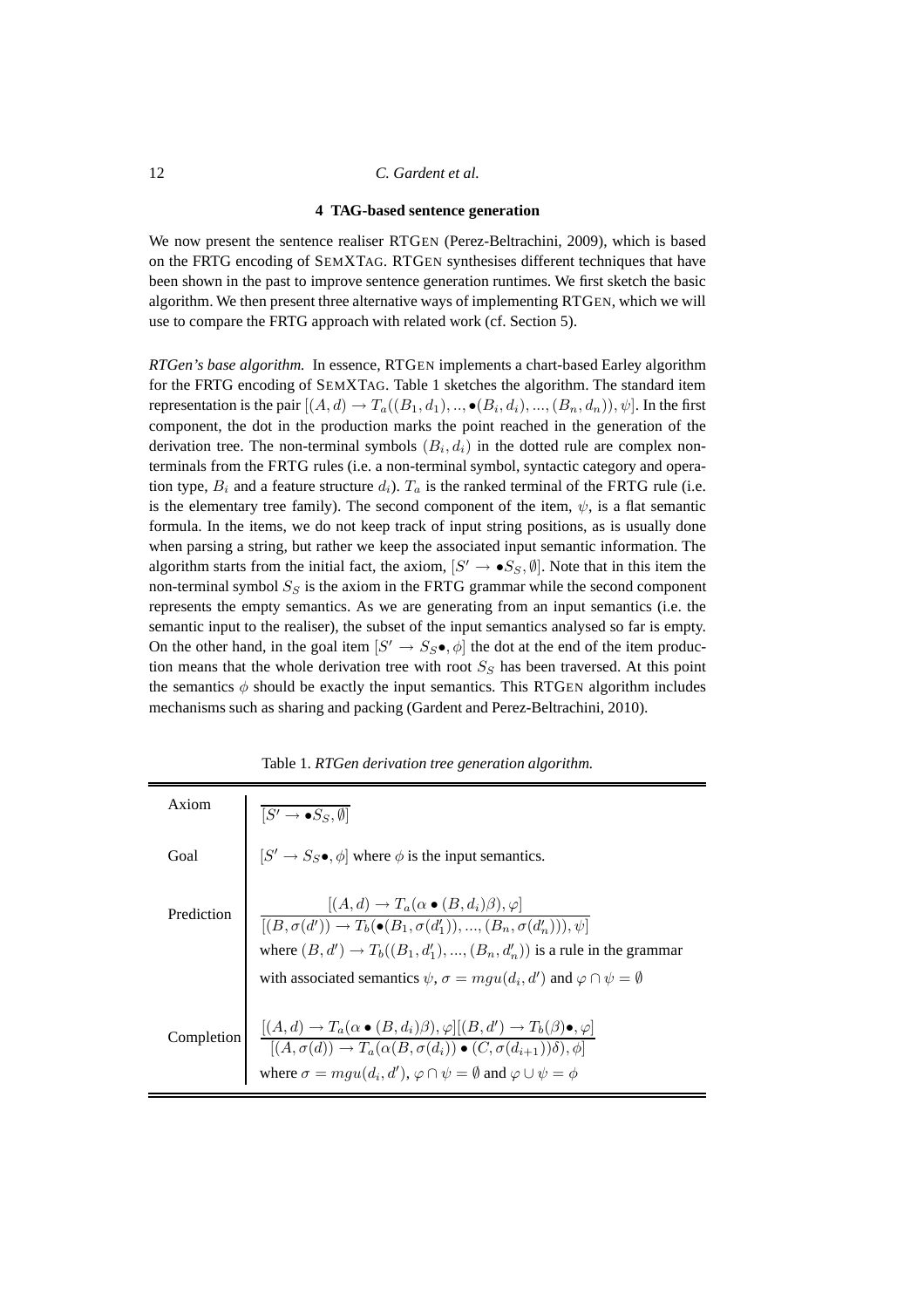*Three ways to implement RTGen.* Depending on how much linguistic information (in the form of feature constraints from the feature structures) is preserved in the FRTG rules, several RTGEN configurations can be tried out, each reflecting a different division of labour between constraint solving and structure building.

- RTGen-all: all the feature structure information present in the SEMXTAG elementary trees is carried over to the FRTG rules.
- RTGen-level0: only the syntactic category and the semantic features are preserved by the conversion.
- RTGen-selective: uses exactly the subset of features that induce feature structure unification failures during generation. We identify this subset while running RTGen-all by (automatically) observing which features effectively block item combination.

# **5 Why use RTG?**

The general motivation for using an FRTG transformation when generating with an FTAG is that, in contrast to other approaches that have used TAG derivation trees for generation (Koller and Striegnitz, 2002; Koller and Stone, 2007), the FRTG-based approach preserves all feature information, thereby providing an exact grammar of FTAG derivation trees. We now discuss three main benefits of the FRTG approach.

# *5.1 Preserving the syntax/semantics interface*

Given some input semantics, surface realisation involves building a syntactic tree whose compositional semantics is the input semantics. When generating from the derivation tree, it is therefore necessary that derivations can be coupled with the appropriate compositional semantics. For standard FTAG derivation trees, however, this is known not to be the case (Frank and Genabith, 2001). Indeed, there are known cases of linguistic constructs (quantifiers, wh-questions, and raising verbs) where the standard FTAG derivation tree cannot be associated with the appropriate compositional semantics, in essence because two elementary trees that stand in a semantic relation are not in a mother-daughter relationship<sup>5</sup>. As shown by Gardent and Kallmeyer (2003) and sketched in Section 2, a simple solution to this quandary is to associate a compositional semantics with FTAG derived trees using features and feature structure unification. Since furthermore, the FTAG-to-RTG conversion preserves both the semantics and the feature structure information contained in the initial FTAG, it follows that the derivation trees built by RTGEN also support the appropriate semantics. This contrasts, in particular, with the approach described by Koller and Striegnitz (2002). In that approach, similarly to the RTGEN approach, surface realisation relies on an FTAG which is converted to a dependency grammar that models the contribution of each FTAG elementary tree to the derivation tree. However, since, in that approach, feature

 $5$  For instance, in an FTAG (such as  $SEMXTAG$ ) where the determiner is an auxiliary tree, there will be no direct connection in the derivation tree of the sentence *Every yogi has a guru* between the universal quantifier licensed by the determiners (*Every* and *a*) and their scope (licensed by the verb *has*). For a detailed discussion of why featureless TAG derivation trees fail to support compositional semantics, see Frank and Genabith (2001) and Gardent and Kallmeyer (2003).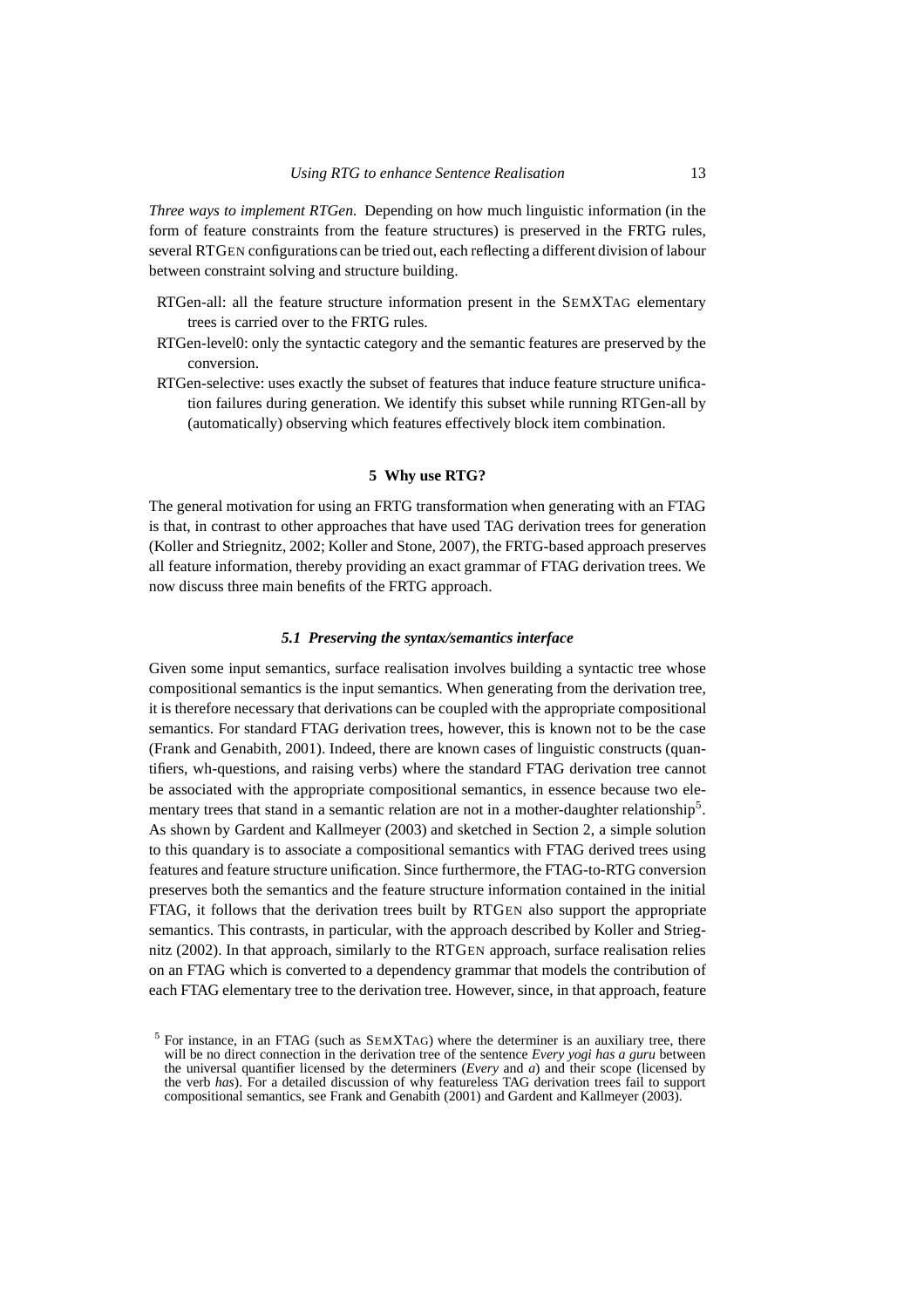14 *C. Gardent et al.*

| strategy        | GF      | chart  | unpacked-chart | seconds |
|-----------------|---------|--------|----------------|---------|
| RTGen-all       | 15.05   | 918.31 | 2538.98        | 0.99    |
| RTGen-level0    | 1118.06 | 2018   | 6898.28        | 1.41    |
| RTGen-selective | 27.08   | 910.34 | 2531.23        | 0.44    |

Table 2. RTGEN *average chart sizes and processing times on 618 test cases from a* GENSEM*-generated benchmark. Each test case has 3 modifications, distributed in various ways between adjectival and adverbial modifications and combined (in some cases) with lexical ambiguity, 10 trees for each modifier. The second column, Generation Forest (GF), is the number of derivation trees present in the generated parse forest. The third and fourth columns show the chart and unpacked chart sizes, respectively. The last column shows the runtime in seconds.*

structures are not taken into account, it is unclear how the derivation trees of the known problematic cases can be assigned an appropriate semantics and, consequently, how the corresponding sentences could be generated.

#### *5.2 Efficiency and overgeneration*

Real world grammars such as XTAG or SEMXTAG typically make heavy use of feature structures and feature unification to restrict the number of elementary trees and appropriately model linguistic phenomena such as, for instance, verb/subject agreement or, as mentioned in the preceding section, to appropriately model the syntax/semantic interface.

Importantly, the FRTG encoding provided by Schmitz and Le Roux (2008) preserves the feature structure information contained in SEMXTAG, thereby ensuring that only sentences generated by SEMXTAG are produced. Moreover, as mentioned in Section 4, RTGEN permits experimenting with three levels of feature information (RTGen-all, RTGen-level0, and RTGen-selective). To explore the impact of features on efficiency and overgeneration and to compare the FRTG approach with those of Koller and Striegnitz (2002) and Gardent and Kow (2007), we ran RTGEN in each of the three modes on a benchmark generated using the GENSEM benchmark generator described in Section 3. Table 2 presents an analysis of cases involving three modifiers. The results show that running RTGEN with no feature information (other than semantic features) leads to an increased chart size; to runtimes that are higher on average than for full sentence generation, that is, realisation using the full grammar with all constraints; and to massive overgeneration (on average, 1108.06 sentence trees produced when using no features against 15.05 when using all features). This suggests that using a filtering step based only on semantic indices is a poor strategy. Using GENSEM, we compared RTGEN with the GENI (Gardent and Kow, 2007) surface realiser, which uses such a filter. And indeed, we found that in terms of space, RTGEN consistently outperformed GENI (cf. (Gardent and Perez-Beltrachini, 2010)). Similarly, the approach of Koller and Striegnitz (2002) builds derivation trees without taking feature structures into account, thus raising the question of how the resulting massive overgeneration will impact efficiency once the postprocessing step needed to check feature information is taken into account.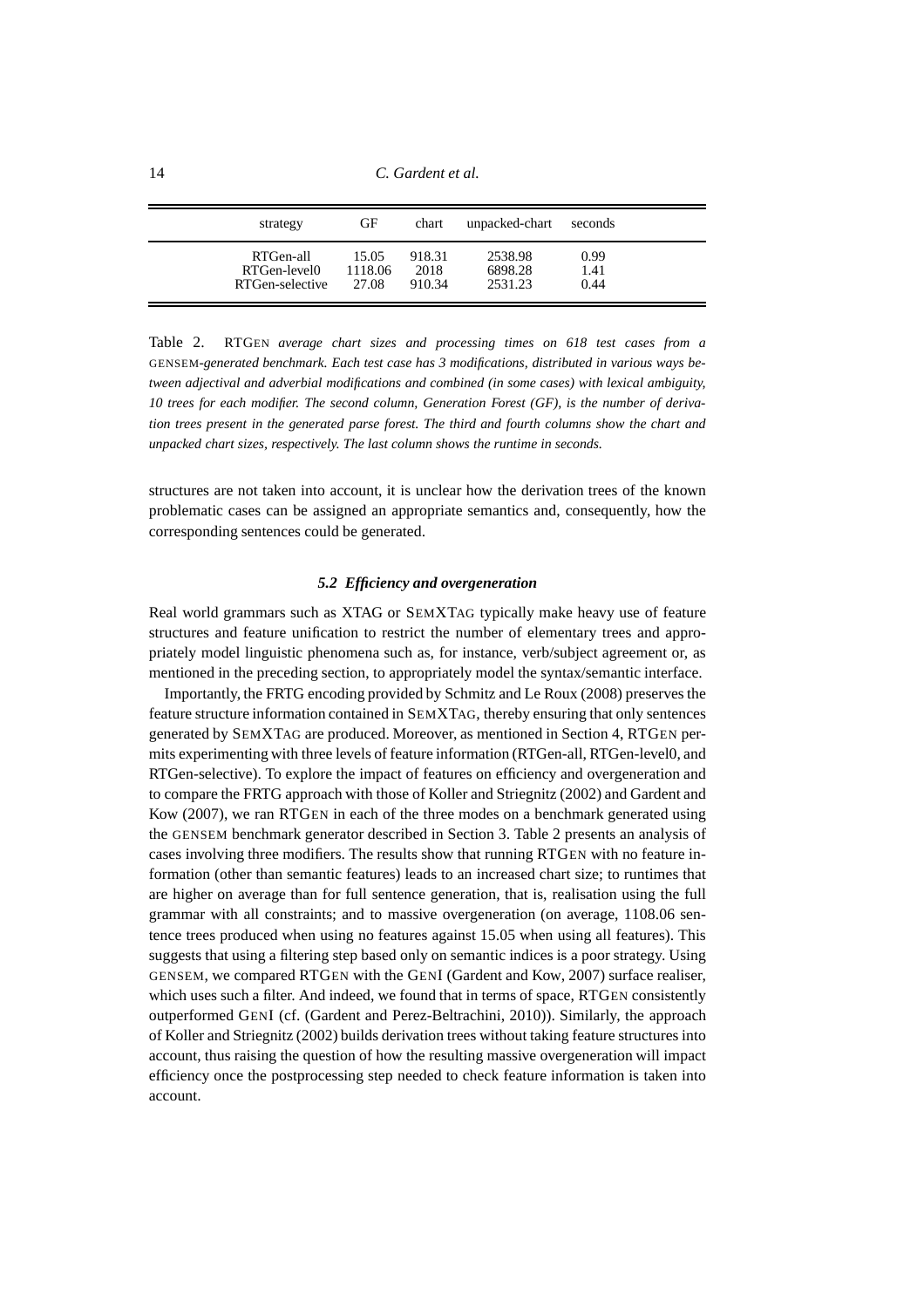#### *5.3 Versatility*

A third advantage of using FRTG as a means to describe the derivation trees of an FTAG is that, by maintaining a grammar-based approach, it permits benefiting from the tools and techniques developed for computational grammars. This contrasts with the planning-based approach of Koller and Stone (2007) in two ways.

First, sophisticated search strategies that were developed to handle the exponential complexity of the surface realisation problem can be drawn upon. As shown by Koller and Hoffmann (2010), the planning approach fails to scale to conjunctions of five basic clauses such as *The man greets the man and the man greets the man and the man greets the man and the man greets the man and the man greets the man*. For such cases, all planners and planner strategies tested by Koller and Hoffmann (2010) time out. The Earley-based search strategy used by RTGEN, in contrast, yields the expected sentence in 2.03 seconds of CPU time. More generally, while the planning approach is an interesting way of dealing with the interactions between surface realisation and the generation of referring expressions, the grammar-based approach seems better suited to handle "real world" surface realisation, i.e. the production of well-formed sentences of arbitrary length and complexity.

Second, the FRTG encoding of SEMXTAG can be put to work in different ways. In particular, we showed that it could be used either to produce the sentences verbalising a given meaning (surface realisation) or  $-$  by translating it to a DCG  $-$  to generate the semantic representations licenced by SEMXTAG and obeying a set of user defined constraints (benchmark generation). Furthermore, as Schmitz and Le Roux (2008) mentioned, the FRTG can also be used for parsing (going from string to meaning) provided it is extended with topological information as proposed by Kuhlmann (2010). In short, the FRTG approach provides a uniform resource which supports various types of processing. While the planning operators of Koller and Stone (2007) could in principle also be used in different ways, it remains to be seen exactly how one might adapt planning operators and planning strategies to effectively model parsing, surface realisation, and/or the construction of benchmarks.

# **6 Conclusion**

In this paper, we exploited FRTG both to implement a sentence realiser and to derive a benchmark generator for sentence realisation. We argued that FRTG, because it fully preserves feature information, better supports completeness, efficiency, and versatility than other proposals that have been put forward for using TAG derivation trees as a basis for sentence generation.

Interestingly, Maxwell and Kaplan (1993) show that a more sophisticated approach to constraint solving and to its interleaving with chart processing renders the non-interleaved approach more effective than the interleaved one. We plan to examine whether this observation applies to SEMXTAG and RTGEN. Another interesting topic for further research is to explore to what extent GENSEM can be used to provide generic test-beds for surface realisation, i.e. test-beds that can be exploited by realisers based on grammars other than SEMXTAG.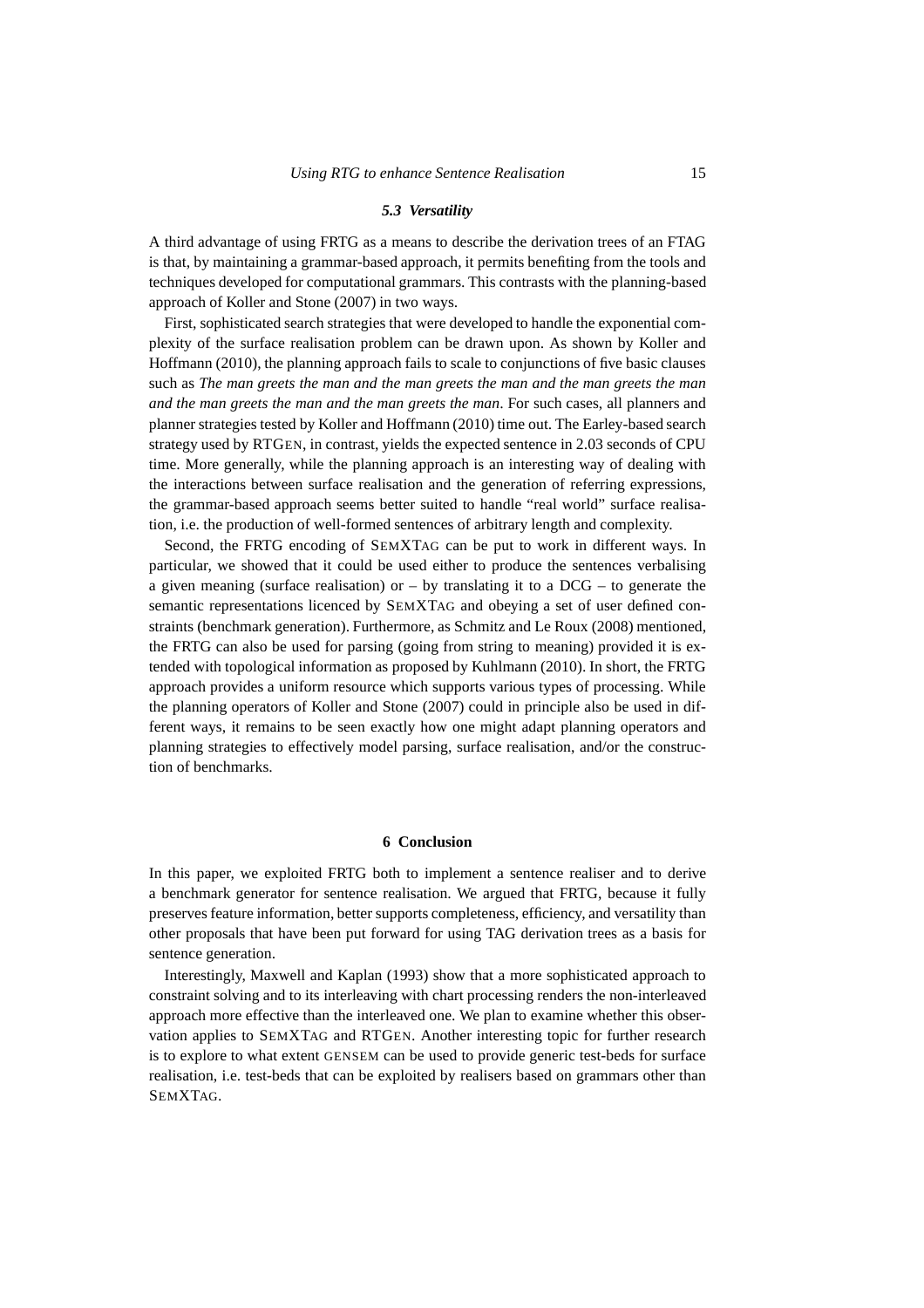### **Acknowledgments**

We are grateful to Sylvain Schmitz for providing us with the FTAG-to-FRTG conversion tool. We also thank the reviewers for their helpful comments.

#### **References**

- Comon, H., M. Dauchet, F. Jacquemard, D. Lugiez, S. Tison, and M. Tommasi (1997). Tree automata techniques and applications. Technical report.
- De Groote, P. (2002, May). Tree Adjoining Grammars as Abstract Categorial Grammars. In *Proceedings of the Sixth International Workshop on Tree Adjoining Grammar and Related Frameworks (TAG+6)*, Venice, Italy, pp. 145–150.
- Frank, A. and J. Genabith (2001, June). GlueTag. Linear Logic based Semantics for LTAG. In M. Butt and T. H. King (Eds.), *Proceedings of the LFG01 Conference*, University of Hong Kong, Hong Kong, pp. 104–126. CSLI Publications, Stanford, California, USA. ISSN 1098-6782.
- Gardent, C., B. Gottesman, and L. Perez-Beltrachini (2010, August). Comparing the performance of two TAG-based Surface Realisers using controlled Grammar Traversal. In *Proceedings of Coling 2010 (Poster session)*, Beijing, China, pp. 338–346. Coling 2010 Organizing Committee.
- Gardent, C. and L. Kallmeyer (2003, April). Semantic construction in Feature-Based TAG. In *Proceedings of the 10th Conference of the European Chapter of the Association for Computational Linguistics (EACL 2003)*, Budapest, Hungary, pp. 123–130. Association for Computational Linguistics, Morristown, NJ, USA.
- Gardent, C. and E. Kow (2007, June). Spotting Overgeneration Suspects. In S. Busemann (Ed.), *Proceedings of the 11th European Workshop on natural language generation (ENLG 2007)*, Number D-07-01 in DFKI Document, Schloss Dagstuhl, Germany, pp. 41–48. DFKI GmbH, Saarbruecken, Germany. ISSN 0946-0098.
- Gardent, C. and L. Perez-Beltrachini (2010, August). RTG-based Surface Realisation for TAG. In *Proceedings of the 23rd International Conference on Computational Linguistics (Coling 2010)*, Beijing, China, pp. 367–375. Coling 2010 Organizing Committee.
- Gécseg, F. and M. Steinby (1997). Tree languages. In G. Rosenberg and A. Salomaa (Eds.), *Handbook of formal languages*, Volume 3: beyond words, pp. 1–68. New York, NY, USA: Springer-Verlag New York, Inc.
- Gottesman, B. (2009). Controlled Generation of Input to a Surface Realiser. Master's thesis, European Masters Program in Language and Communication Technologies, Saarland University/Université Nancy 2.
- Joshi, A. and Y. Schabes (1997). Tree-adjoining grammars. In G. Rosenberg and A. Salomaa (Eds.), *Handbook of formal languages*, Volume 3: beyond words, pp. 69–123. New York, NY, USA: Springer-Verlag New York, Inc.
- Kanazawa, M. (2007, June). Parsing and Generation as Datalog Queries. In *Proceedings of the 45th Annual Meeting of the Association of Computational Linguistics*, Prague, Czech Republic, pp. 176–183. Association for Computational Linguistics, Morristown, NJ, USA.
- Koller, A. and J. Hoffmann (2010, May). Waking up a Sleeping Rabbit: On Natural Language Generation with FF. In R. Brafman, H. Geffner, J. Hoffmann, and H. Kautz